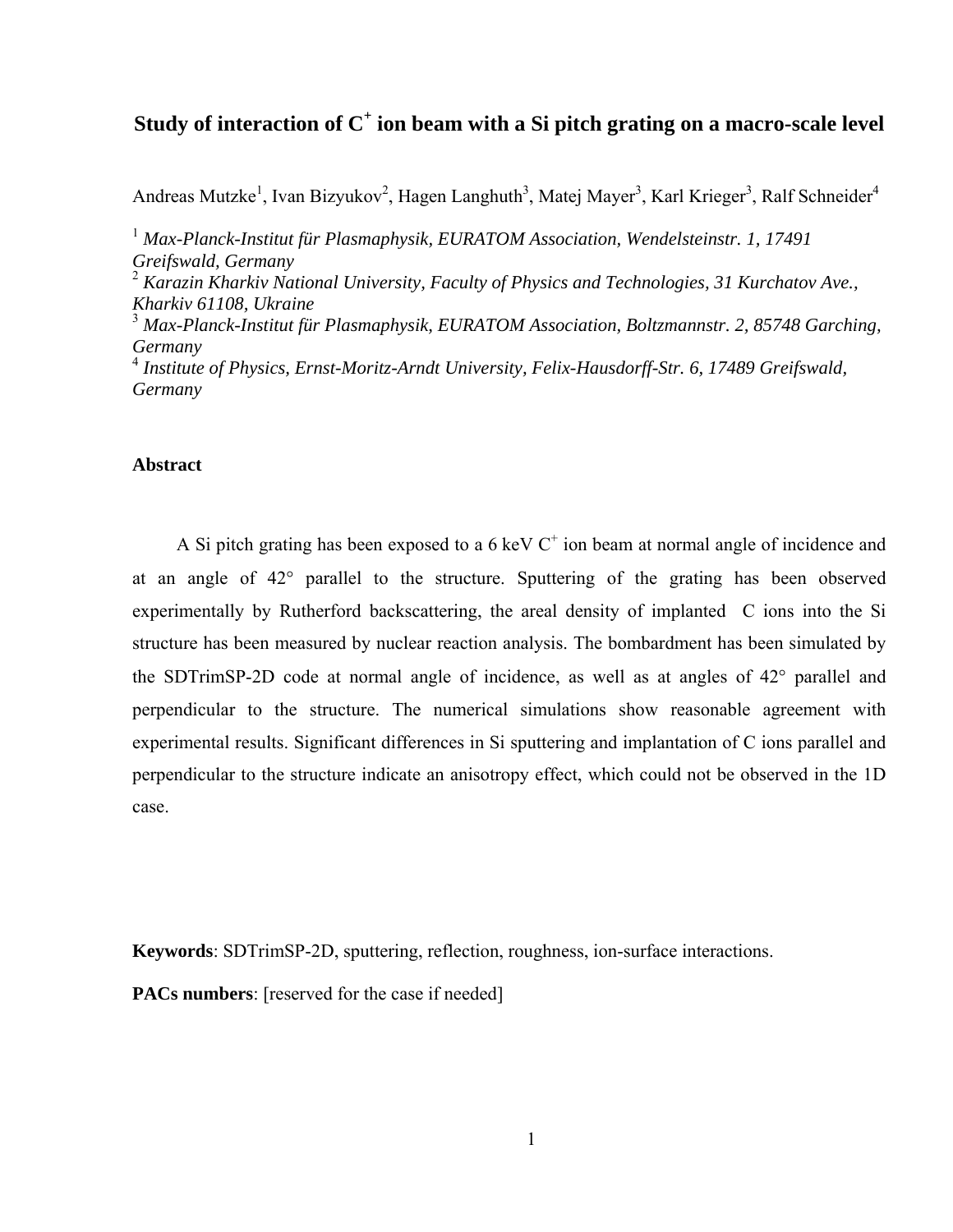### **1. Introduction**

Sputtering is an effect, which can be observed when energetic ions interact with a surface creating subsequent removal of target atoms [1]. Understanding of sputtering by gaseous ions is based on a large number of projectile-target combinations, which have been studied experimentally and by simulations; generally a good agreement has been observed in most cases [2]. In contrast, ions of non-volatile species do not leave the surface after penetration and deceleration; this process is called implantation. In this case implantation will produce mixed surfaces consisting of target atoms and projectiles and, in some cases, a deposition layer on top of the target surface consisting of decelerated projectile atoms [3]. The simulation of the interaction of non-volatile ions with a surface is a rather complicated problem, because the surface composition changes dynamically with fluence due to implantation and sputtering.

Presently existing numerical models are able to simulate a 1D surface, where the concentration of implanted species varies with depth. For example, a good agreement between simulation and experiment has been observed in [4], where the implantation of  $C^+$  ions in a tungsten surface has been investigated. The well-known TRIDYN code [5] has been used for simulation of erosion yields and depth profiles. It has been recently revised in order to provide a clear modular structure to allow also easier physics extensions by adding new modules. The revised version of the code has been named SDTrimSP [6].

A new SDTrimSP code version being capable to simulate bombardment of a surface varying in 2 dimensions has been titled as SDTrimSP-2D [7]. This version allows to define a surface with variation not only as function of depth but also in one lateral dimension and model its evolution. A number of studies have been performed to validate this SDTrimSP-2D code comparing the simulation results with experiments from irradiation of a periodical Si pitch grating structure with  $Ar^+$  [8], [9] and  $C^+$  [10] ions. In these experiments a Si diffraction lattice has been used as a target. While results of simulations for volatile  $Ar^+$  ions, which do not become implanted, were experimentally validated on both micro- and macro-scale, up to now the macroscopic parameters of the interaction of a non-volatile species (here  $C^+$  ions) with a Si pitch grating have not been investigated yet.

In this work, macroscopic parameters of irradiation of a Si pitch grating with  $C^+$  ions have been measured. The total erosion of Si has been measured using Rutherford back-scattering (RBS),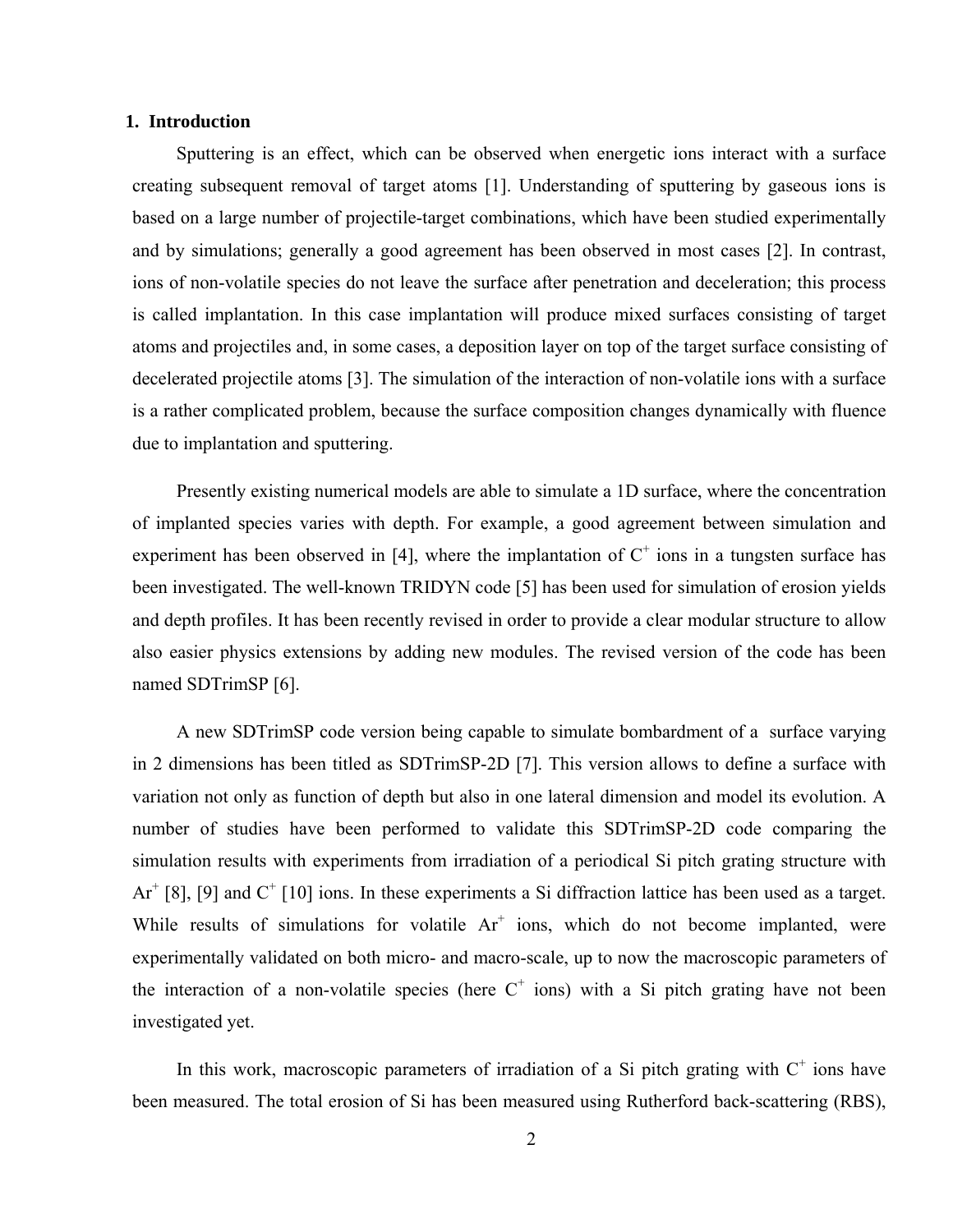while the areal density of implanted C atoms has been measured using Nuclear Reaction Analysis (NRA); both measurements have been performed *in-situ* as a function of incident fluence. Experimental data were compared to results of simulations with the SDTrimSP-2D code, which was used previously in [10] to follow the evolution of the surface morphology. In this work, SDTrimSP-2D with the same input parameters as in [10] has been used to simulate total areal densities of elements, total sputter yields and reflection coefficient. Further simulations show anisotropy effects, which could be observed also experimentally at irradiation of a 2D surface: irradiation of the pitch grating at inclined angle of incidence both parallel and perpendicular to the grating structure leads indeed to different fluence dependent dynamics of sputter yield, reflection and implantation. These results complement our previous findings, in so far as the evolution of the surface morphology observed in [10] can now be correlated also to total sputter yields and areal density of implanted C atoms.

## **2. Experimental**

The experiments were performed using the Dual-Beam Experiment facility at IPP Garching [11]. The Si pitch grating was exposed to a  $6 \text{ keV C}^+$  ion beam, which has been generated by a Sputter ion beam system. The ion beam was mass-separated by a 30° bending magnet and focused on the surface of the grating with a 3 mm ion beam spot. The sample holder can be rotated, so the angle of incidence can be changed from 0 to 42°. The sample can be installed on the target holder in such a way that inclined bombardment can be performed parallel to the grating structure. The pitch grating and respective angles of incidence are shown in [Figure 1.](#page-11-0) The bombardment was performed at room temperature of the surface.

The Si pitch grating sample has been taken from the same set of samples as the ones used in [8], [9] and [10]. Its period is 500 nm and the height is 200 nm, the deviation from these values is within 5-20 nm, as measured by scanning electron microscopy. The structure has been created on top of a Si wafer, covered with a Ta interlayer, which has been introduced for labeling purposes. The cross-section of the pitch grating is shown in [Figure 2.](#page-11-1)

Sputtering of the pitch grating was observed by means of RBS at the Tandem accelerator at IPP Garching  $[12]$ . A 2.5 MeV  ${}^{3}$ He beam at normal incidence was used. RBS analysis has been used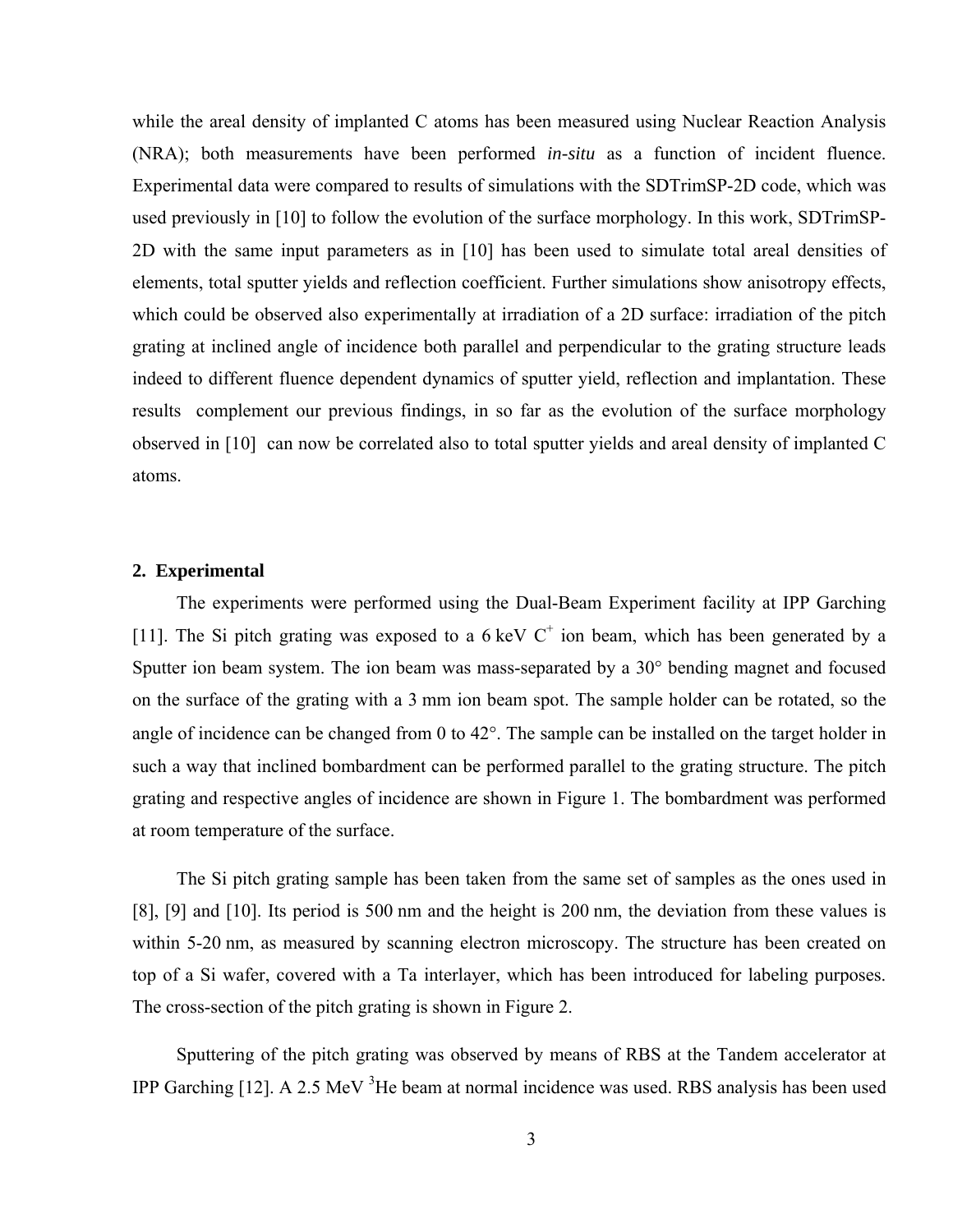to measure the Si areal density. The RBS detector was a solid-state detector with an energy resolution of 15 keV and a solid angle of about 1.58 msr at a scattering angle  $\theta = 165^{\circ}$ . The sample was oriented in such a way that the grating structure was parallel to the exit beam. At this geometry correlation effects, such as incidence through a valley and exit through a hilltop, do not play a role. The areal density of implanted C has been measured using the nuclear reaction  ${}^{12}C(^{3}He, p_1)^{14}N$ . The protons from the nuclear reaction were detected with a large solid angle detector at a reaction angle of 120°. The detector was covered with an absorber foil for the backscattered <sup>3</sup>He ions. A detailed description of sample arrangement and measurement procedures could be found in [11].

The experimental procedure was as follows: after a first NRA and RBS analysis of the virgin sample the surface was sputtered by bombardment with a 6 keV  $C^+$  ion beam. After this sputtering step, the sample was analyzed again by the MeV  ${}^{3}$ He beam followed by another sputtering step. In the DBE installation sputtering and subsequent surface analysis can be performed in the same setup without breaking the vacuum. The diameter of the MeV analyzing beam was 1 mm, while the diameter of the 6 keV C<sup>+</sup> ion beam was  $\approx$ 3 mm [11].

Computer simulations of RBS and NRA spectra were performed using the code SIMNRA 6.50 [12]. RBS spectra of the grating structure are calculated by using a linear superposition of subspectra, as described in [13]. SIMNRA 6.50 allows usage of arbitrary layer thickness distribution functions supplied by an input file. Correlation effects, such as incidence through a valley and exit through a hilltop or multiple surface crossings, are neglected. This is a reasonable approximation for the sample orientation used in the experiments, as discussed before.

#### **3. Computer simulations**

The simulations have been performed by the SDTrimSP-2D code [7].  $6 \text{ keV C}^+$  ions have been launched towards the surface consisting of Si atoms, which is shaped in two dimensions (vertical and lateral) and extended in the third dimension. It can be run in static or dynamic mode (SD) on sequential or parallel systems (SP). SDTrimSP-2D uses a 2-D mesh to represent the surface morphology, the first dimension is the direction perpendicular to the macroscopic surface plane, and the second is in a direction parallel to that plane. This representation is sufficient to simulate the ion bombardment of surfaces with 2D micro-structure extended into the 3<sup>rd</sup> dimension. It shares the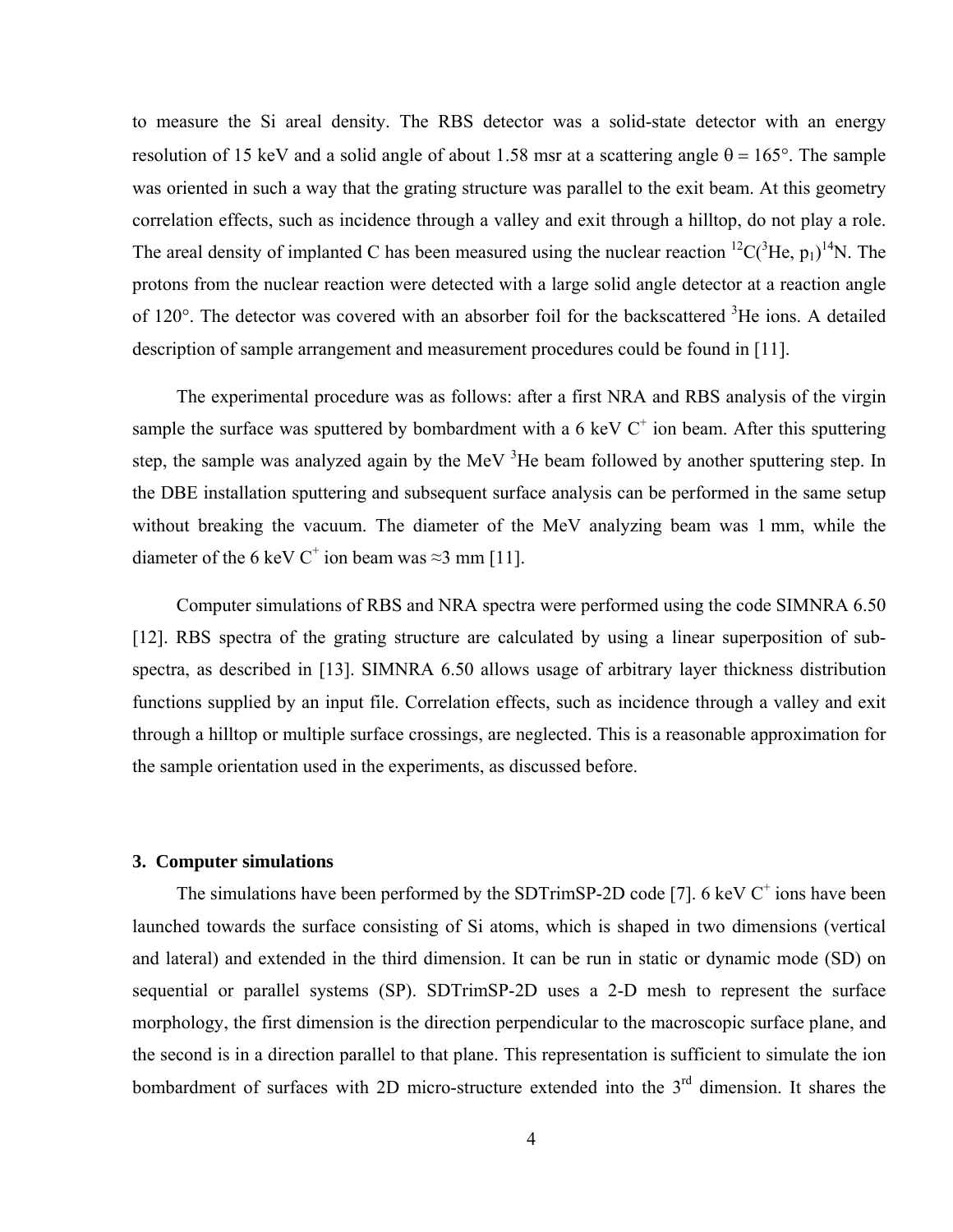same physical model of ion-surface interactions with other codes of the TRIM family. However, the resolution of a second dimension requires a 2-D domain with separate cells.

The code follows the density changes in the target material due to projectile and recoil particles coming to rest after a complete slowing-down at the end of their trajectories. In SDTrimSP/TRIDYN, this is done by a 1-D relaxation of the cells. Each trajectory creates a mass flux in the cells it passes. These fluxes can act as sink or source terms for the particle densities. To ensure particle conservation within the numerical setup, which uses a 1D grid of cells in which each cell has a constant volume density according to the material, volume changes of the 1D cells (expansion or contraction perpendicular to the surface) are used to represent changes to the number of particles in a cell. In SDTrimSP-2D, this procedure has been extended to 2D, subject to the requirement that all volume changes applied are divergence free. This reflects particle conservation in the projectile-target system expressed by volume changes. For each cell, the resulting mass fluxes (representing the transfer of particles into or out of the cell) are taken to be anisotropic by introducing the anisotropy coefficient (*Kanis*) of the volume relaxation. This anisotropy coefficient defines the ratio of volume changes, representing mass fluxes towards to the surface and volume changes, representing mass fluxes in lateral directions. The transport to the surface is usually set greater than those in lateral directions, because resistance against swelling or shrinking towards the surface is smaller.

In the simulations presented here an anisotropy coefficient of 0.5 was used. This anisotropy coefficient was obtained by calibration against experiments in previous works [8], [10]. Thus, the cells at the surface exposed to incident ions can change in two directions. The volume of cells without sides bordering on the surface is kept fixed. The relaxation process is done in several iterations until the divergence of the mass fluxes (transfer of particles between cells) becomes zero and steady-state conditions without internal tension are obtained. From this steady-state, divergencefree solution the volume changes are applied. In addition, splitting and annihilation of cells was introduced in SDTrimSP-2D, according to a maximum and minimum number of atoms, to be able to represent creation of holes or strong deposition.

Since the surface is a periodic structure in the lateral direction, periodic boundary conditions in this direction are used.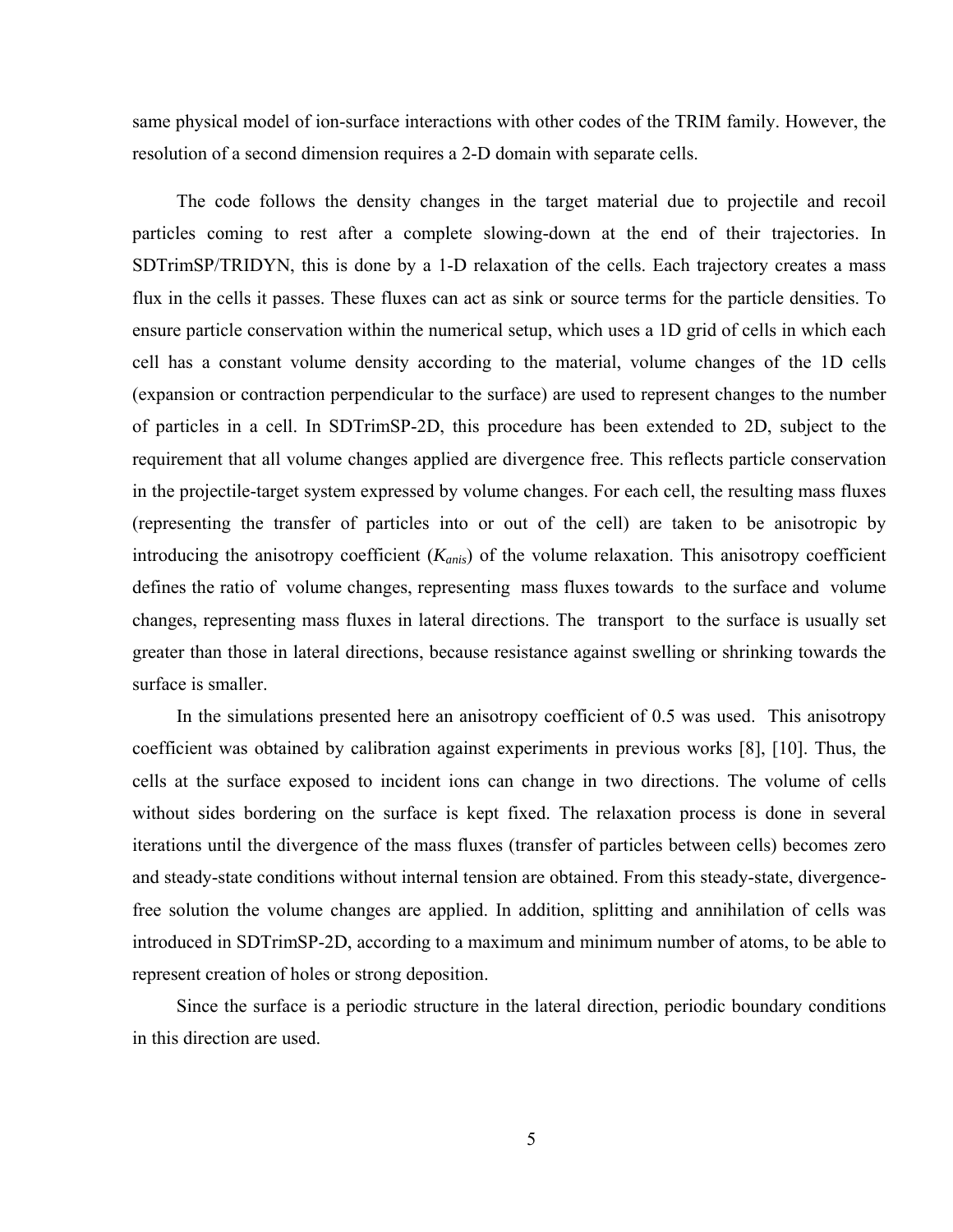#### **4. Results and discussion**

The pitch grating has been exposed at normal angle of incidence and at inclined angle of 42° parallel to the grating structure. The areal densities of Si and C have been measured and simulated by means of the SDTrimSP-2D code. Therefore, the obtained results represent macroscopic characteristics of the interaction of C ions with the Si pitch grating structure.

The comparisons of the experimental data and simulation are shown in [Figure 3](#page-11-2). Typically for this kind of experiments, the areal density of C atoms is growing due to implantation. The areal density of Si is decreased due to sputtering until the surface of the pitch grating is completely covered by a "layer" of implanted C atoms, which prevents further sputtering of Si atoms. For normal angle of incidence the simulation matches almost exactly the experimental result. As one can see in [10], on the nanometer-scale level tops and valleys of the pitch grating are covered by layer of implanted C. No significant redeposition of C and Si is observed on the vertical walls of the grating. Instead, the walls are the source for highest local sputtering yield. The thickness of the grating features decreases with the fluence because it appears to be the only location, where Si erosion occurs.

In the case of inclined bombardment, the simulated evolution of the Si areal density with bombardment fluence deviates from the experimental results. The erosion rate observed in the experiment is twice as high as that predicted by the model. This disagreement is typical for those angles of incidence, where erosion of the target is closely balanced by implantation of non-volatile ions. A similar effect has been observed at irradiation of W surface with 6 keV  $C^+$  ions at an inclined angle in [14], where the strongest disagreement between the experiment and modeling has been observed at an angle of 35°. At the same time, the simulation still accurately matches the measured implantation rate of C ions. On a nano-scale level, implanted C atoms replace sputtered Si atoms in the way that the level of the valleys does not change relatively to the Ta layer (see Fig. 6 in Ref.  $[10]$ ).

Experiment and simulation both include both systematic and statistical errors, which although small, in combination can explain the observed disagreement. The measured areal density of Si and C are accurate within about 5%, which is typical for RBS and NRA measurements. Although Si is difficult to be seen directly because it is on top of the Ta signal, the high-energy edge of the intermediate Ta layer is shifted by the Si layer on top, which is a very sensitive measure of the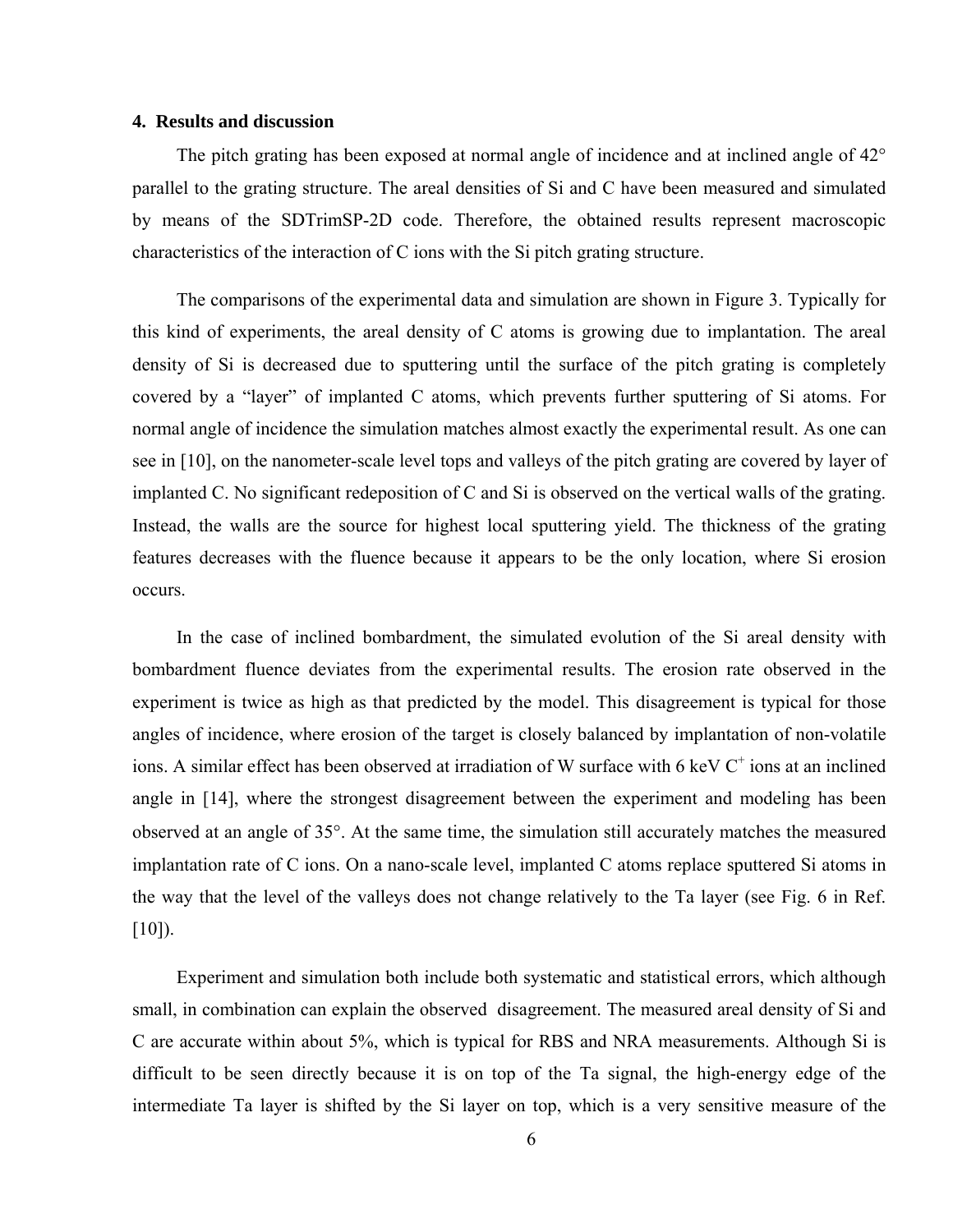surface amount of Si. The error of the fluence measurement is expected to be smaller than 10% because experiment and simulation closely match for Si sputtering at normal incidence angle, as well as C implantation at normal and inclined incidence. Other factors related to experiment, which may contribute to the disagreement, are deviations of the actual surface profile from what has been used as input into the SDTrimSP-2D code and small contaminations of the pitch grating with carbon, which is observed as non-zero areal density of carbon detected by NRA prior to irradiation. On the modeling side, the surface binding energies, which enter the simulation, vary from pure carbon (its surface binding energy depends on crystalline structure) to Si-C mixture. These factors appear to be negligible at normal angle of incidence. However, their contribution becomes significant at an inclined bombardment and produces the noticeable deviation between simulation and experiment.

The fluence dependent evolution of the surface sputtering yields for C and Si, as well as that of the reflection coefficient is shown in [Figure 4.](#page-11-3) The results have been obtained by simulations for the cases of normal angle of incidence and of bombardment at 42° incidence angle both oriented perpendicular and parallel to the 2D grating structure. The evolution of the macro-scale parameters of ion-surface interactions varies between normal incidence and incidence at inclined angles. Similar differences have also been observed in the 1D case. The 1D simulation obviously can not reproduce the different behavior of irradiation at the same inclined angle for different orientation of the incident ion beam relative to the pitch grating structure. The 2D simulation of the corresponding system clearly reproduces the anisotropy effect, which is determined by the geometry of the surface. Comparing the simulations for 1D and 2D surfaces, one can see well expected differences. 2D structure introduces as an additional element the appearance of roughness, resulting in an increase of the sputtering yield of Si and a reduction of the reflection coefficient of  $C^+$  ions due to redeposition.

One can see in [Figure 4](#page-11-3) that sputter yield and reflection coefficient for normal incidence is typically lower than for an inclined angle of bombardment. This is the expected behavior for ion sputtering in this energy range. However, there are additional significant differences for inclined irradiation of laterally non-uniform surfaces depending on the orientation of the surface towards the incident ions: for the grating morphology discussed in this study, the bombardment parallel to the grating structure produces always higher sputtering and reflection of incident ions. This can be explained well by the fact that redeposition of reflected C ions and sputtered atoms is higher, when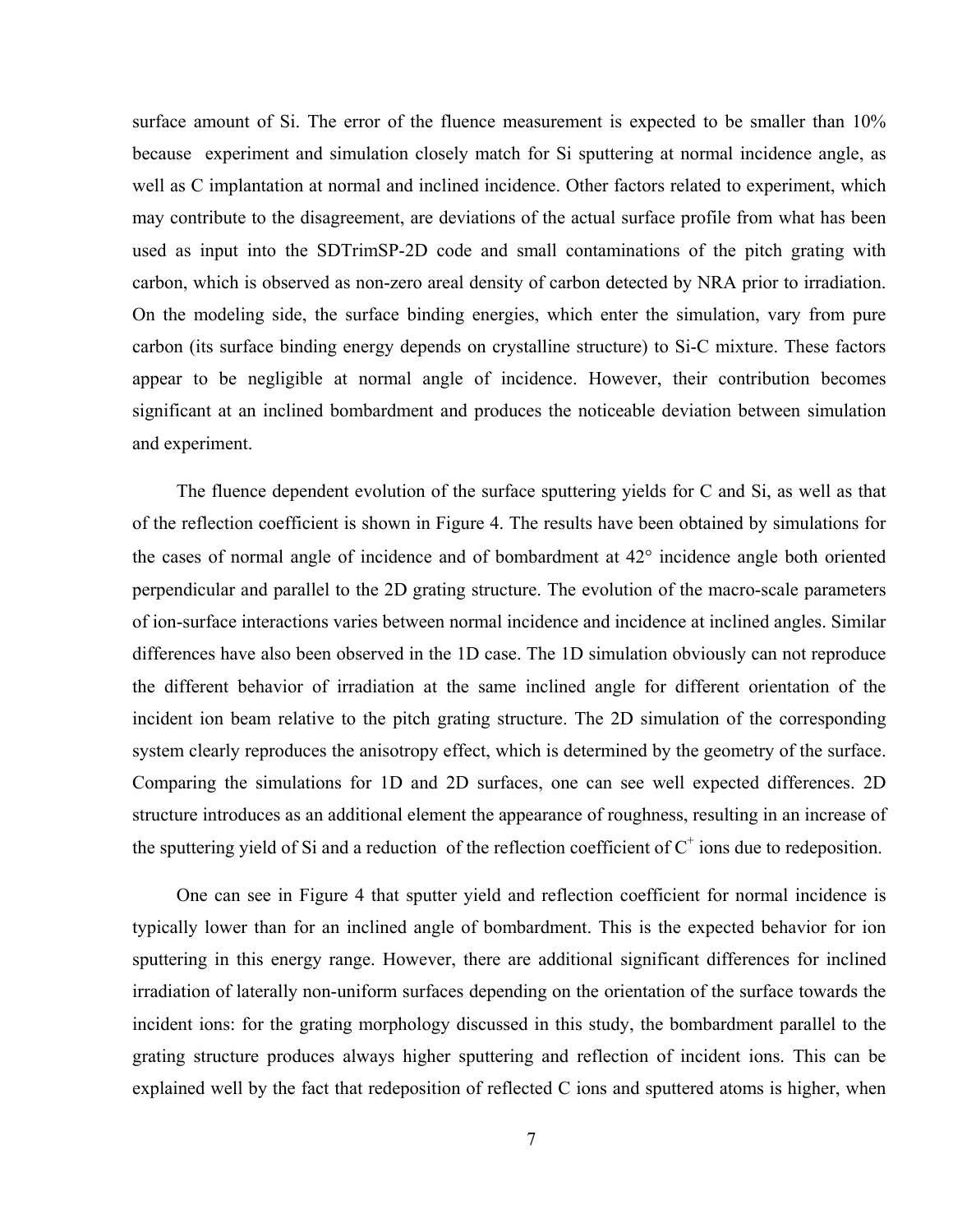the ions enter the surface perpendicular to the structure. The details of local ion-surface interactions at the pitch grating surface are discussed in [10]. It has been shown that a surface with pronounced 2D morphology provides opportunities for sputtered and reflected atoms to be re-deposited again; such opportunity does not exist in case of 1D planar surface.

A local increase of the Si sputter yield for the case of perpendicular bombardment in the fluence range  $(700-1200)\times10^{15}$  cm<sup>-2</sup> is particularly interesting, because it breaks up the monotonically decreasing trend due to implantation of C ions and covering of the structure with a C layer. The dynamic evolution of the Si sputter yield shows a local maximum in this fluence range; such behavior cannot occur in the 1D case. The explanation for this anomaly is the local dynamics of ion-surface interactions on the nanometer-scale. As one can see in [10] (Fig. 9), the inclined bombardment tends to produce a layer on the side of the surface elevation shadowed from direct ion impact while the ion exposed side is eroded. The dynamics of the ion-surface interactions in this fluence range leads for certain exposure conditions to increased exposure and, consequently, sputtering of the Si surface instead of monotonic increase of implantation and growth of C layer. This opposite behavior depends purely on geometrical factors and manifests itself in corresponding changes of the dynamics of sputter yields and reflection at inclined bombardment perpendicular to the structure.

## **5. Conclusions**

Si pitch gratings have been exposed to a 6 keV  $C^+$  ion beam both at normal angle of incidence and at an angle of 42° parallel to the grating structure. The removal of Si atoms as a function of fluence has been measured by RBS, and at the same time, implantation of C ions has been measured by NRA *in-situ*. The obtained results have been compared to numerical simulations by the SDTrimSP-2D code. As previously shown for the case of volatile bombarding species, the comparison has confirmed that the SDTrimSP-2D code reproduces the macro-scale parameters of ion-surface interactions for a 2D structured surface, also for the case of non-volatile ions. Further simulations for macroscopic parameters have been performed for normal angle of incidence and inclined angles of incidence parallel and perpendicular to the investigated 2D surface structure. The simulations have revealed a strong influence of the surface morphology. This includes a strong anisotropy effect, with the sputtering at inclined angle of incidence varying between the cases of ion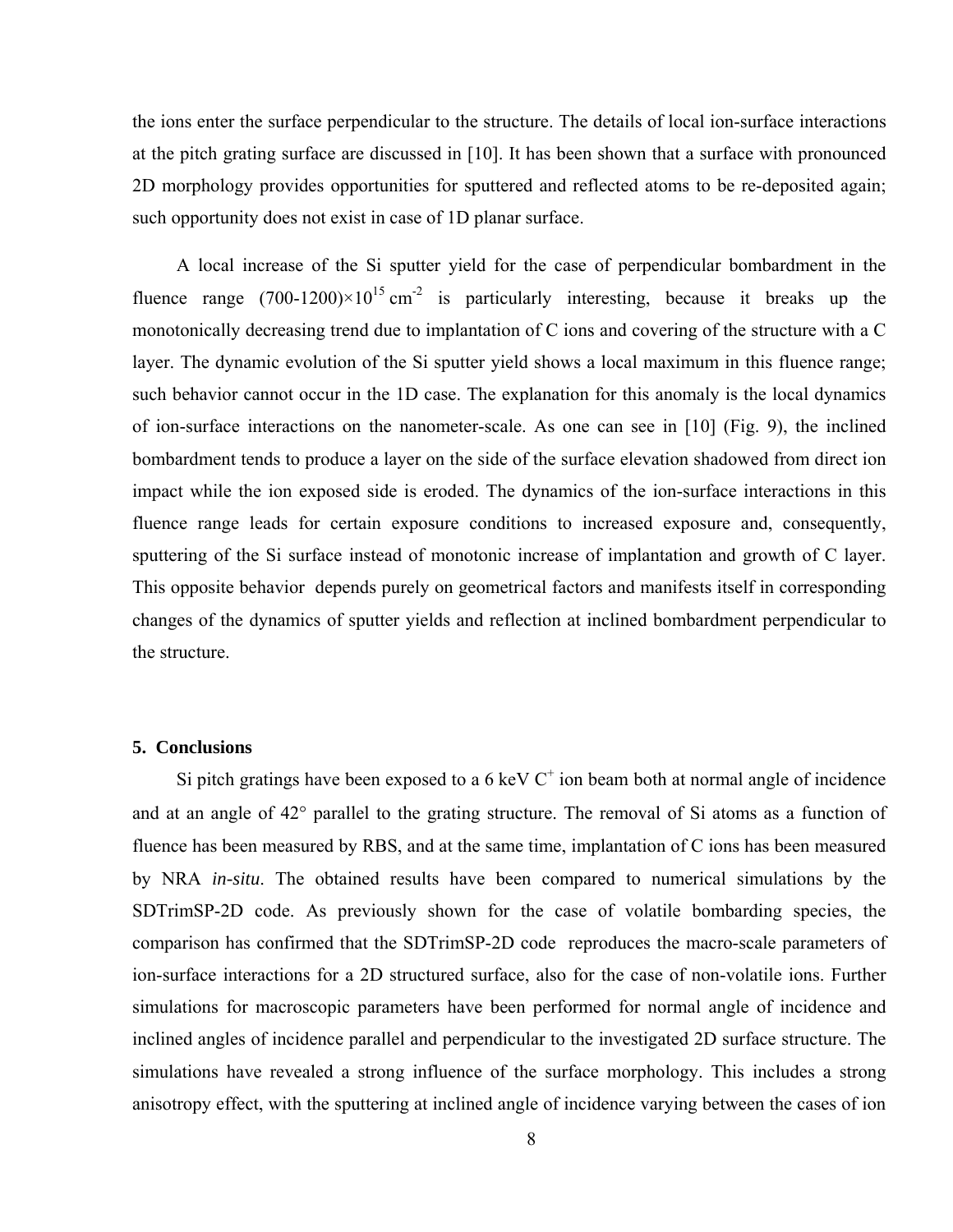incidence parallel to the surface structure and perpendicular to the surface structure respectively. In addition one observes an increase of the Si sputter yield in a narrow fluence range. Both effects do not occur in a 1D system with planar surface. This investigation supplements our previous investigation [10], where the SDTrimSP-2D code has been used for simulation of morphology evolution of 2D structures. In this previous study experimental uncertainties in fluence measurement at the particular location had prevented a full quantitative validation of the code at that time.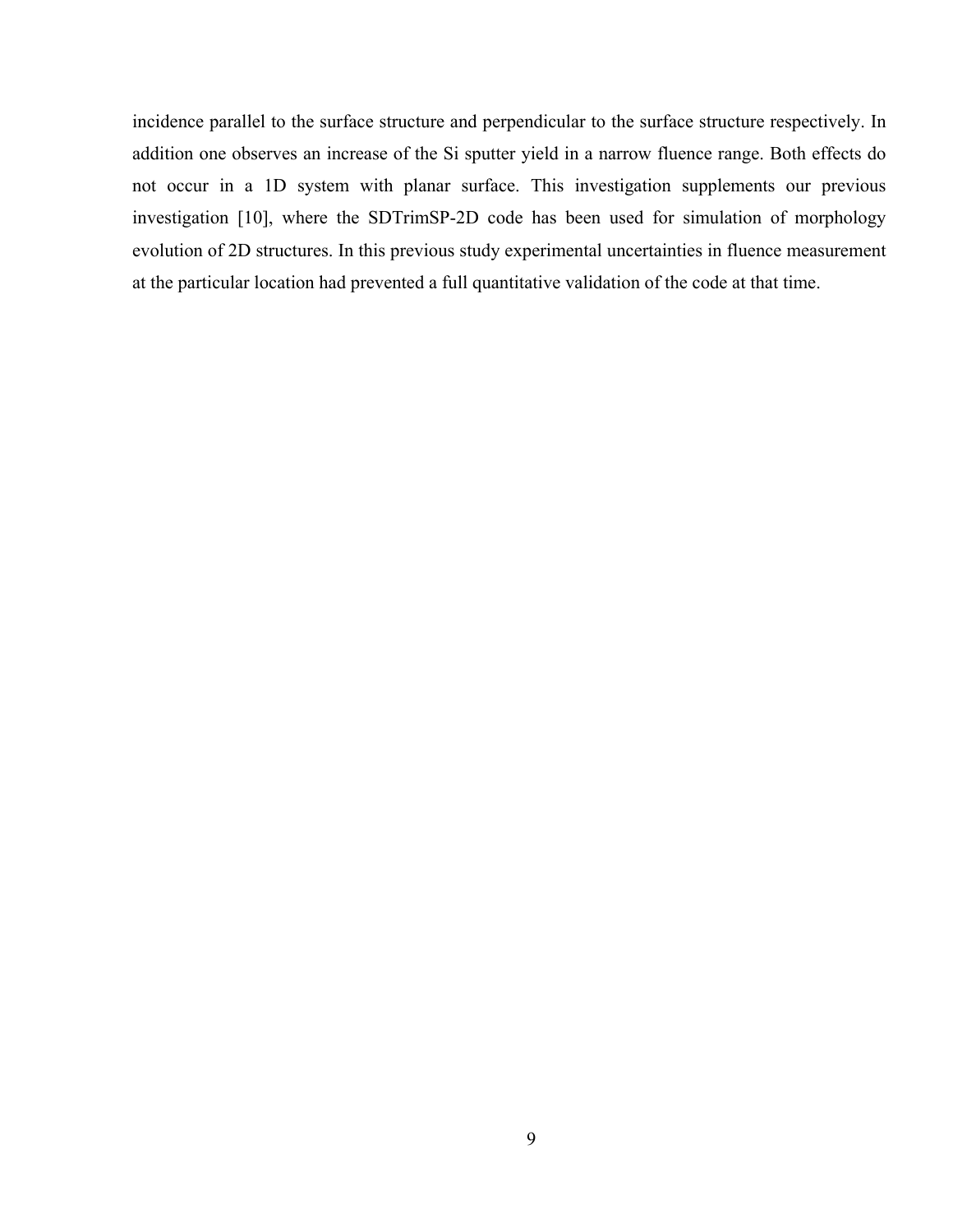# **References**

1 R. Behrisch (ed). *Sputtering by Particle Bombardment. I. Physical Sputtering of Single-Element Solid*. ISBN 978-3-540-10521-3 (Berlin, Springer, 1979).

2 R. Behrisch, W. Eckstein (ed). *Sputtering by Particle Bombardment. Experiments and Computer Calculations from Threshold to MeV Energies*. ISBN 978-3-540-44500-5 (Berlin, Springer, 2007).

3 R. Behrisch (ed). *Sputtering by Particle Bombardment. II. Sputtering of Alloys and Compounds, Electron and Neutron Sputtering, Surface Topography*. ISBN ISBN 978-3-540-12593-8 (Berlin, Springer, 1983).

4 I. Bizyukov, K. Krieger, N. Azarenkov, and U. Toussaint. *Relevance of surface roughness to tungsten sputtering and carbon implantation*. J. Appl. Phys. vol.**100**, 113302, (2006).

5 W. Moeller, W. Eckstein, and J. P. Biersack. *TRIDYN - binary collision simulation of atomic collisions and dynamic composition changes in solids*. Comput. Phys. Commun. vol.**51**, pp. 355- 368, (1988).

6 W. Eckstein, R. Dohmen, A. Mutzke, and R. Schneider. *SDTrimSP: A Monte-Carlo Code for Calculating Collision Phenomena in Randomized Targets*. IPP Report 12/3 (Garching, Max-Planck-Institute for Plasmaphysics, 2007).

7 A. Mutzke, R. Schneider. *SDTrimSP-2D: Simulation of Particles Bombarding on a Two Dimensional Target Version 1.0*. IPP Report 12/4 (Garching, Max-Planck-Institute for Plasmaphysics, 2009).

8 I. Bizyukov, A. Mutzke, R. Schneider, and J. Davis. *Evolution of the 2D surface structure of a silicon pitch grating under argon ion bombardment: Experiment and modeling*. Nucl. Instr. and Meth. vol.**B268**, pp. 2631-2638, (2010).

9 I. Bizyukov, A. Mutzke, M. Mayer, H. Langhuth, K. Krieger, R. Schneider. *Macroscopic parameters of the interaction of an Ar<sup>+</sup> ion beam with a Si pitch grating*. Nucl. Instr. and Meth. vol.**B 278**, pp. 4-7, (2012).

10 A. Mutzke, I. Bizyukov, R. Schneider, and J. Davis. *Nano-scale modification of 2D surface structures exposed to 6 keV carbon ions: Experiment and modeling*. Nucl. Instr. and Meth. vol.**B269**, pp. 582-589, (2011).

11 I. Bizyukov, K. Krieger. *Dual beam experiment for simultaneous irradiation of surfaces with ion species of gaseous and solid-state elements*. Rev. Sci. Instrum. vol.**77**, 043501, (2006).

12 M. Mayer. *SIMNRA User´s Guide.* Report IPP 9/113, Max-Planck-Institut für Plasmaphysik, Garching, Germany 1997.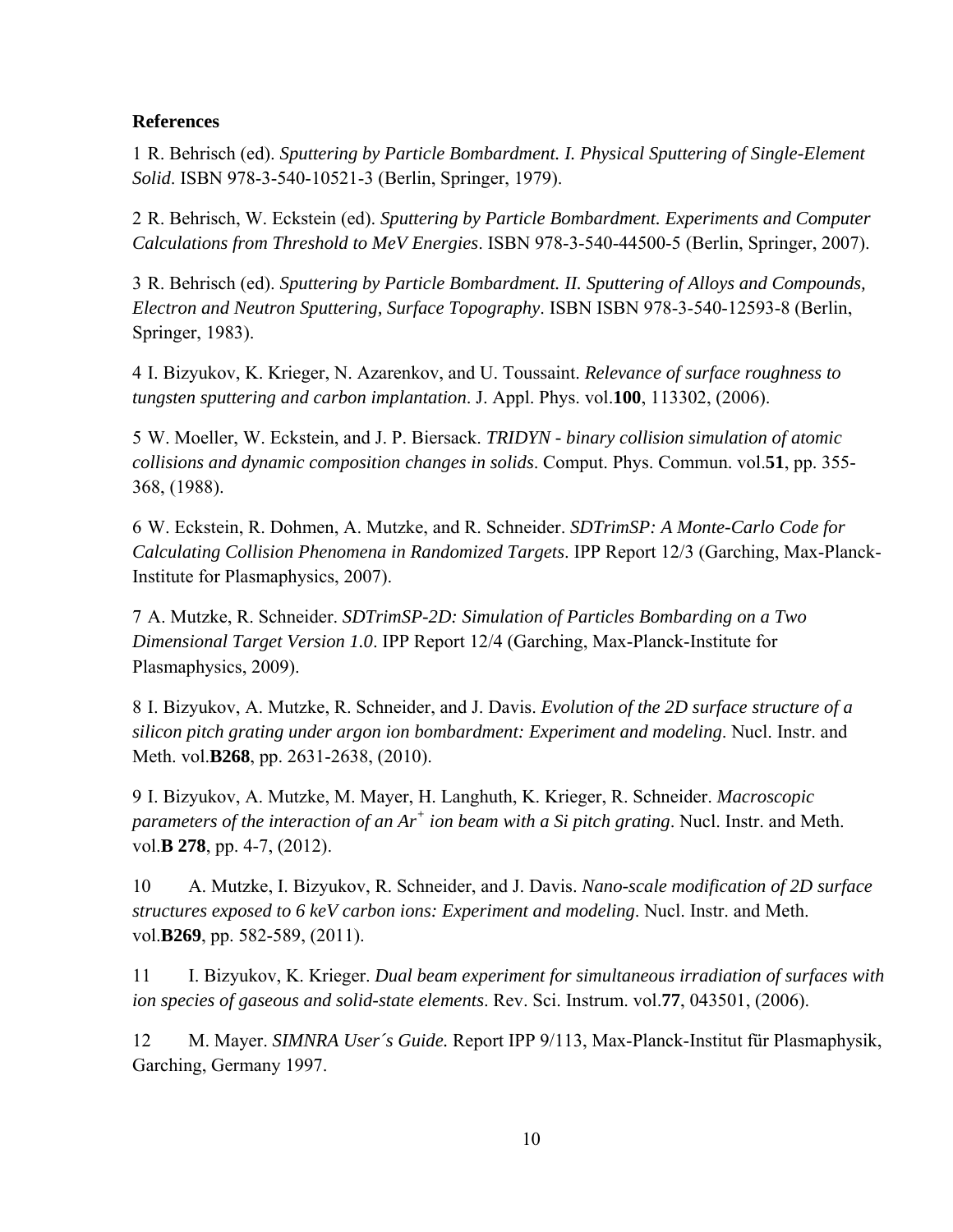13 H. Langhuth, M. Mayer, and S. Lindig. *Layer morphology analysis of sputter-eroded silicon gratings using Rutherford backscattering*. Nucl. Instr. And Meth. vol. **B269**, pp. 1811-1817 (2011).

14 W.Eckstein, J.Roth. *Sputtering of tungsten by carbon*. Nucl. Instr. and Meth. vol. **B53**, pp. 279-284 (1991).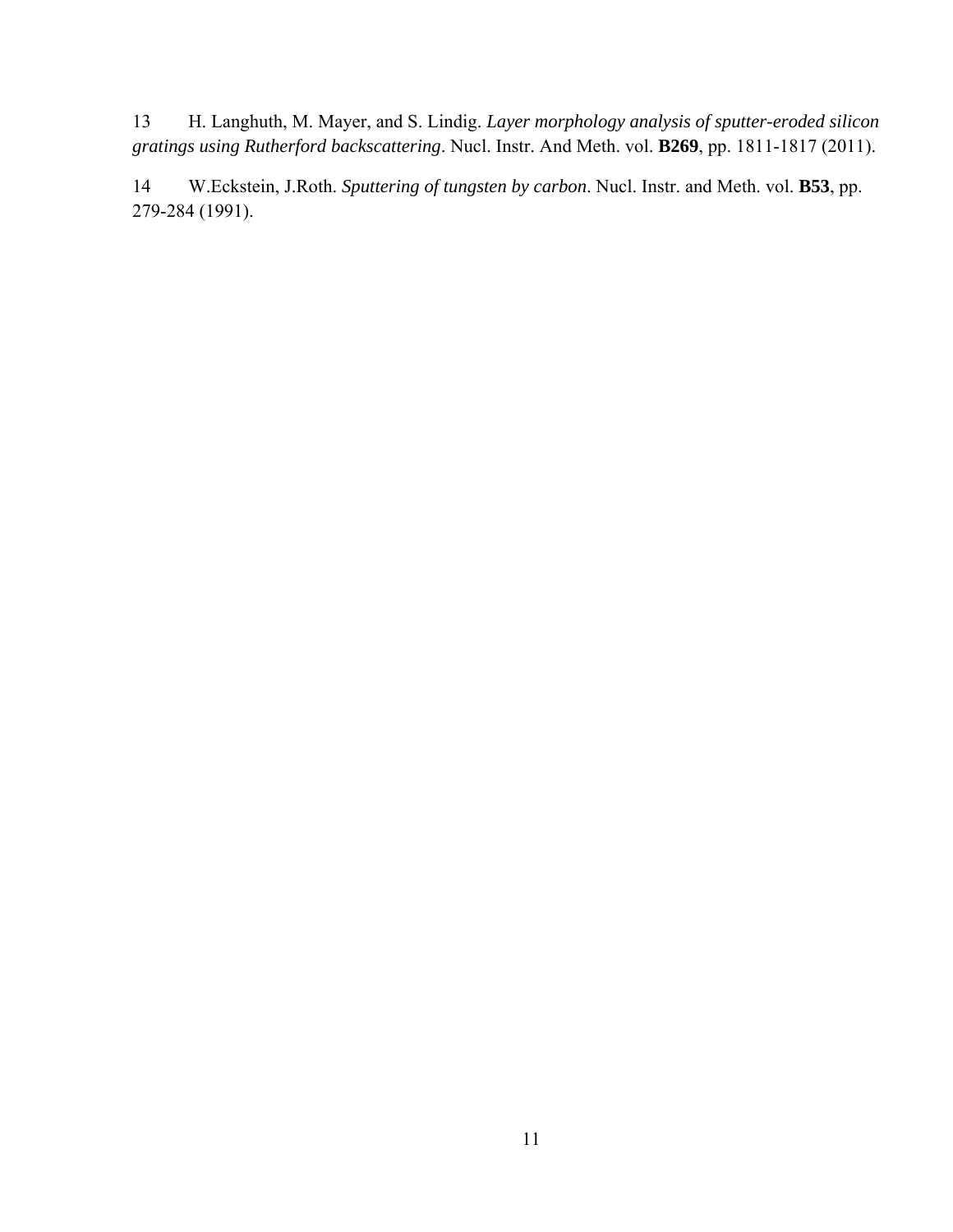# **Figure Captions**

- <span id="page-11-0"></span>Figure 1. Directions of ion incidence relative to the pitch grating structure: (a) – normal angle of incidence,  $(b)$  – incidence at an angle of 42 $\degree$  parallel to the structure and  $(c)$  – incidence at an angle of 42° perpendicular to the structure.
- <span id="page-11-1"></span>Figure 2. The cross-section showing the structure of the Si pitch grating sample as obtained by scanning electron microscopy.
- <span id="page-11-2"></span>Figure 3. Comparison of the experimentally measured and numerically simulated fluence dependent variation of Si and C areal density. (a) – normal angle of incidence,  $(b)$  – incidence at an angle of 42° parallel to the structure.
- <span id="page-11-3"></span>Figure 4. Total sputter yield of Si (a); total self-sputter yield of C (b) and reflection coefficient (c) as a function of fluence as obtained by numerical simulation. Each graph compares data for the three angles of incidence: normal incidence and inclined angles of 42° parallel and perpendicular to the grating structure. Black lines show results of simulations for 2D surface, red lines correspond to 1D plane surface.



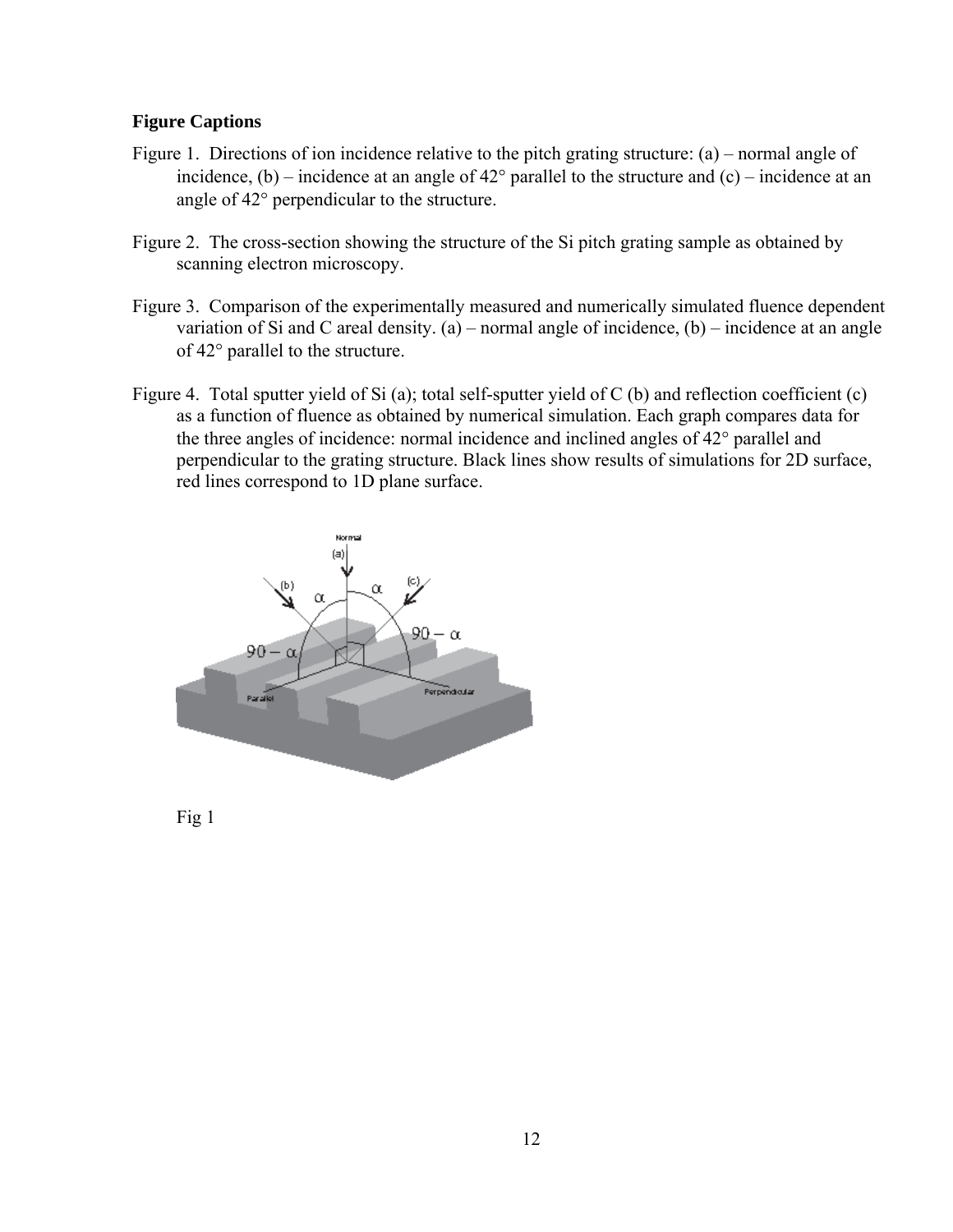





Fig 3